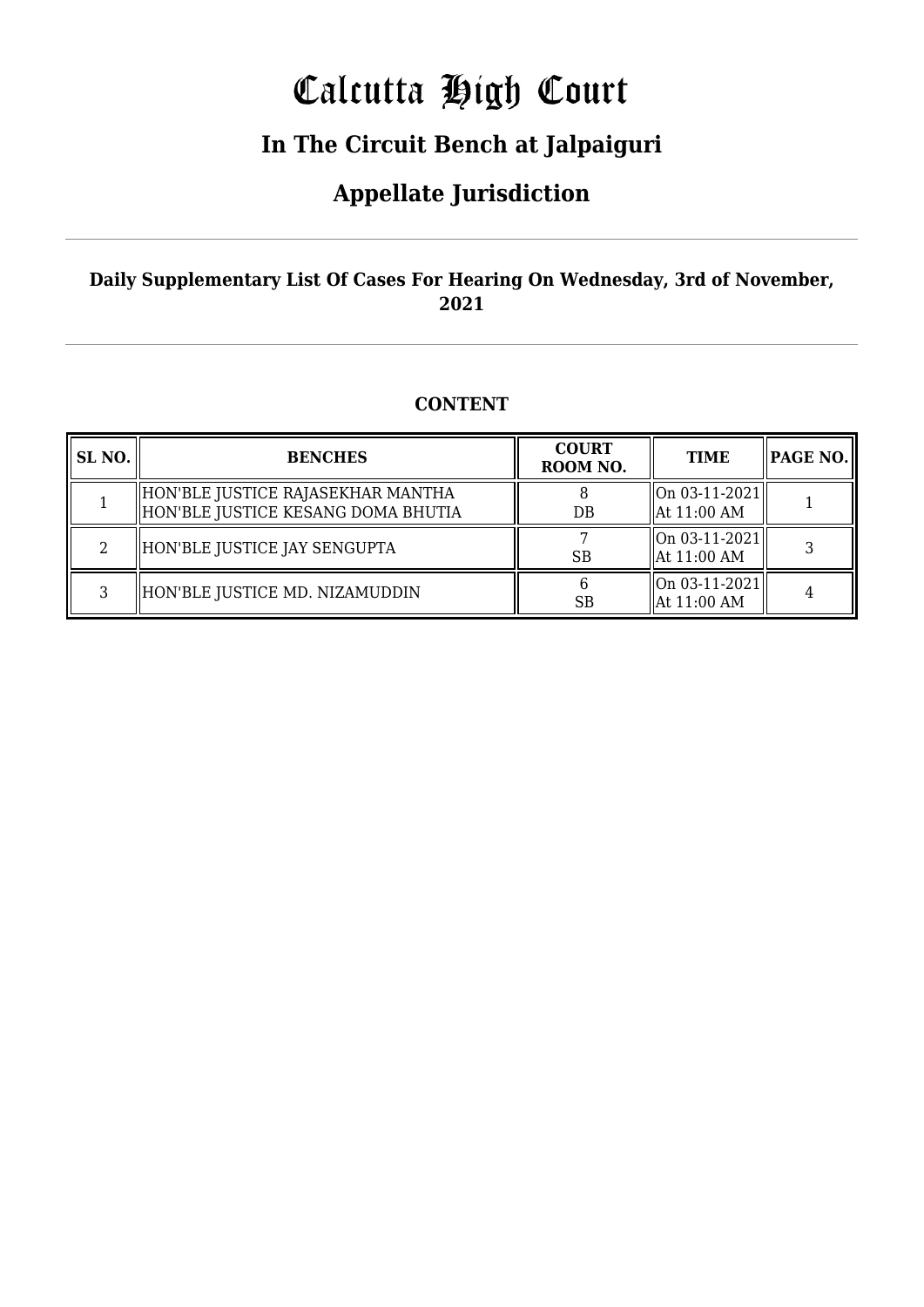

# Calcutta High Court

**In The Circuit Bench at Jalpaiguri**

### **Appellate Side**

**DAILY CAUSELIST For Wednesday The 3rd November 2021**

**COURT NO. 8**

**DIVISION BENCH (DB)**

**AT 11:00 AM**

#### **HON'BLE JUSTICE RAJASEKHAR MANTHA HON'BLE JUSTICE KESANG DOMA BHUTIA (VIA VIDEO CONFERENCE)**

**FROM PRINCIPAL BENCH**

#### **(VACATION BENCH)**

#### **APPLICATION FOR BAIL**

| 1             | CRM/1044/2021 | <b>BIKRAM DAS</b><br><b>VS</b><br>State of West Bengal           | JEENIA RUDRA                        |
|---------------|---------------|------------------------------------------------------------------|-------------------------------------|
| $\mathcal{L}$ | CRM/1048/2021 | OSMAN ALI@MD OSMAN ALI<br><b>VS</b><br>State of West Bengal      | JEENIA RUDRA                        |
| 3             | CRM/1055/2021 | <b>CHOTTON ROY</b><br><b>VS</b><br>State of West Bengal          | <b>JEENIA RUDRA</b>                 |
| 4             | CRM/1060/2021 | <b>DHARMADAS SHAW</b><br>VS<br>State of West Bengal              | <b>DEBASISH</b><br>MUKHOPADHYAY     |
|               |               | <b>APPLICATION FOR ANTICIPATORY BAIL</b>                         |                                     |
| 5             | CRM/1033/2021 | ATAUR RAHAMAN AND ORS<br><b>VS</b><br>State of West Bengal       | <b>HILLOL SAHA</b><br><b>PODDAR</b> |
| 6             | CRM/1037/2021 | SUBRATA SEN@PAPON SEN<br><b>VS</b><br>State of West Bengal       | SANTANU MAJI                        |
| 7             | CRM/1043/2021 | PRASENJIT ROY<br><b>VS</b><br>State of West Bengal               | MADHUSHRI DUTTA                     |
| 8             | CRM/1045/2021 | <b>BADAL SARKAR AND ORS</b><br><b>VS</b><br>State of West Bengal | <b>JEENIA RUDRA</b>                 |
| 9             | CRM/1046/2021 | <b>BABLU ROY</b><br><b>VS</b><br>State of West Bengal            | JEENIA RUDRA                        |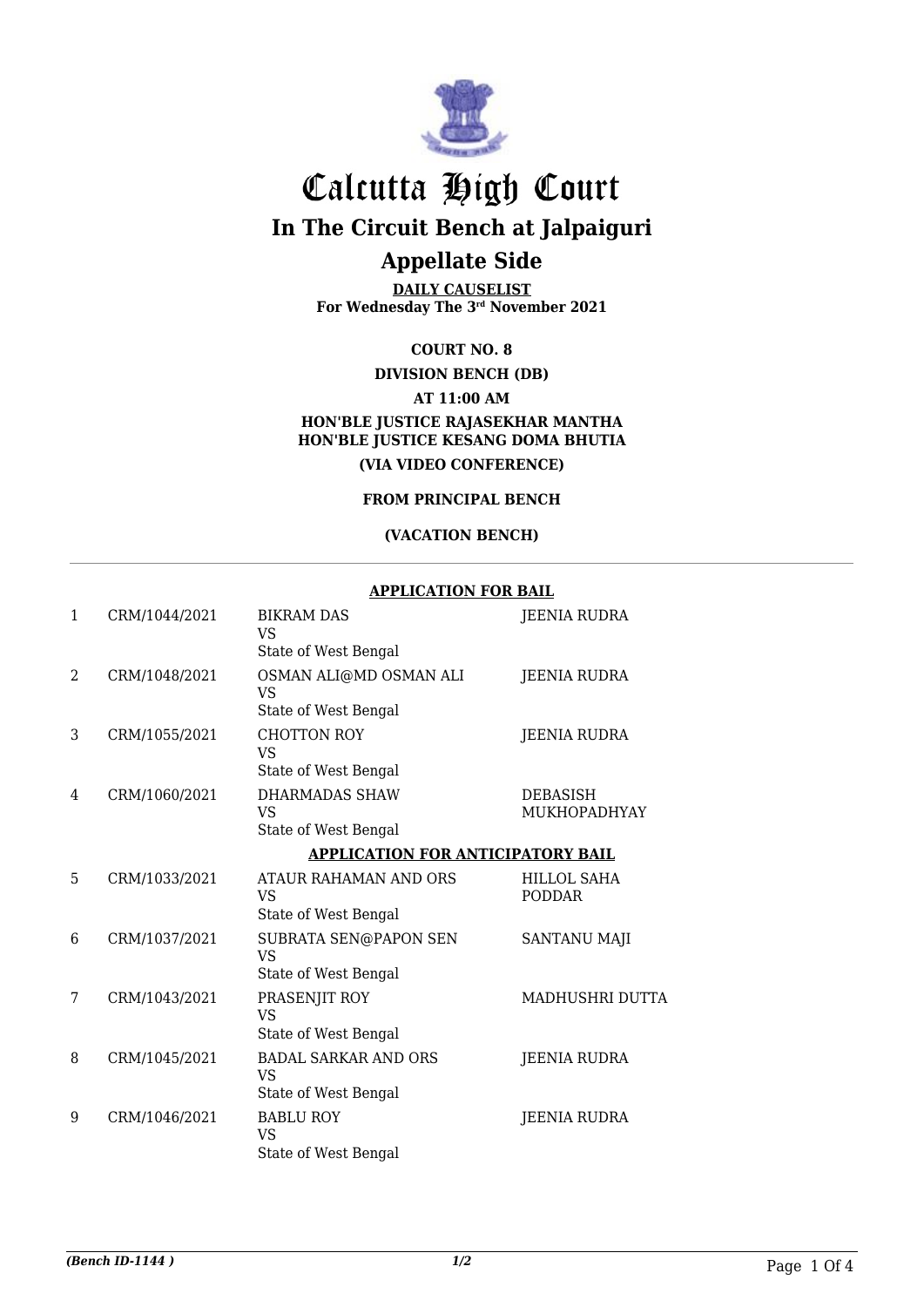#### *DAILY CAUSELIST COURT NO 8-FOR WEDNESDAY THE 3RD NOVEMBER 2021 HIGH COURT OF CALCUTTA - 2 -*

| 10                | CRM/1047/2021 | ANKUR SARKAR<br><b>VS</b>                                                                    | ARNAB SAHA                          |  |
|-------------------|---------------|----------------------------------------------------------------------------------------------|-------------------------------------|--|
|                   |               | State of West Bengal                                                                         |                                     |  |
| 11                | CRM/1049/2021 | AJOY ROY@AJAY ROY@BURA<br><b>VS</b><br>State of West Bengal                                  | <b>ARNAB SAHA</b>                   |  |
| 12                | CRM/1050/2021 | <b>DHARMENDRA</b><br>RAVA@SENDRA@MENDRA@RAVA<br>AND ORS<br><b>VS</b><br>State of West Bengal | <b>ARNAB SAHA</b>                   |  |
| 13                | CRM/1051/2021 | SHYAMAL RAY AND ANR<br><b>VS</b><br>State of West Bengal                                     | SANJOY MAZOOMDAR                    |  |
| 14                | CRM/1052/2021 | CHANDAN KUMAR YADAV<br><b>VS</b><br>State of West Bengal                                     | <b>ARNAB SAHA</b>                   |  |
| 15                | CRM/1054/2021 | <b>GANESH BHADRA</b><br><b>VS</b><br>State of West Bengal                                    | <b>HILLOL SAHA</b><br><b>PODDER</b> |  |
| 16                | CRM/1058/2021 | HASANUL HAQUE@HASAN ALI<br><b>AND ANR</b><br><b>VS</b><br>State of West Bengal               | <b>JEENIA RUDRA</b>                 |  |
| 17                | CRM/1059/2021 | AMJADUL HAQUE<br><b>VS</b><br>State of West Bengal                                           | MADHUSHRI DUTTA                     |  |
|                   |               | <b>FOR ADMISSION</b>                                                                         |                                     |  |
| 18                | MAT/67/2021   | SILIGURI PRIMARY SCHOOL<br><b>COUNCIL AND ANR</b><br><b>VS</b><br>SANJOY SAHA AND ORS        | TARAPRASAD<br><b>HALDAR</b>         |  |
| IA NO: CAN/1/2021 |               |                                                                                              |                                     |  |
| 19                | MAT/68/2021   | JYOTIRMOY SARKAR AND ORS<br><b>VS</b><br>STATE OF WEST BENGAL AND<br>ORS.                    | <b>SANTANU MAJI</b>                 |  |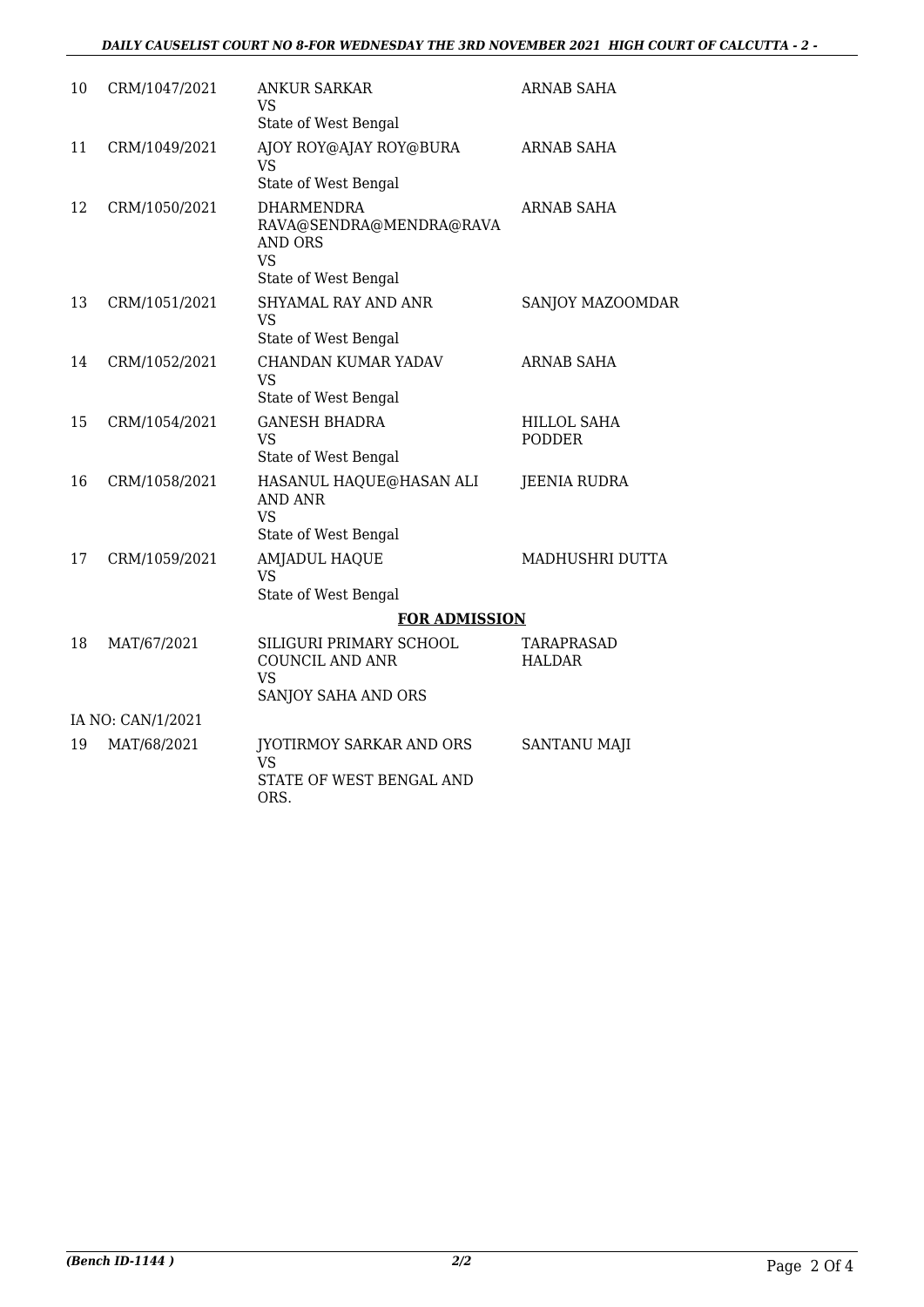

# Calcutta High Court **In The Circuit Bench at Jalpaiguri Appellate Side**

**DAILY CAUSELIST For Wednesday The 3rd November 2021**

**COURT NO. 7 SINGLE BENCH (SB ) AT 11:00 AM HON'BLE JUSTICE JAY SENGUPTA (VIA VIDEO CONFERENCE)**

**FROM PRINCIPAL BENCH**

#### **(VACATION BENCH)**

#### **NEW MOTION**

| 1 | WPA/1786/2021 | ZIARUL RAHAMAN<br>VS<br>STATE OF WEST BENGAL<br>AND ORS.                   | <b>SAKTI PADA JANA</b> |
|---|---------------|----------------------------------------------------------------------------|------------------------|
|   | WPA/1787/2021 | SHYAMA PROSAD<br><b>MAJUMDER</b><br>VS<br>STATE OF WEST BENGAL<br>AND ORS. | SUKANYA ADHIKARY       |